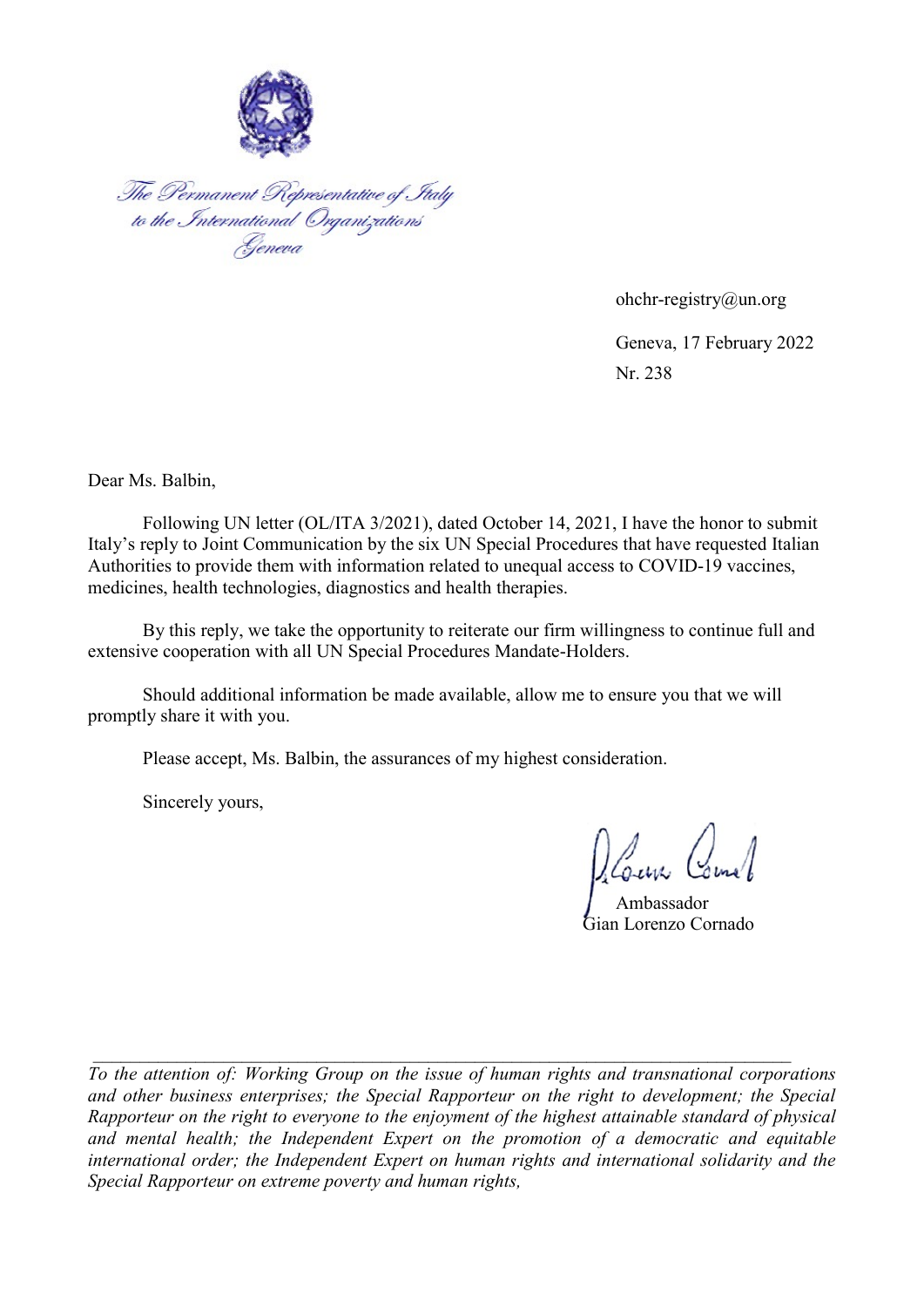

## MINISTRY OF FOREIGN AFFAIRS AND INTERNATIONAL **COOPERATION** Inter-ministerial Committee for Human Rights

Italian Reply to the Joint communication sent by the Working Group on the issue of human rights and transnational corporations and other business enterprises; the Special Rapporteur on the right to development; the Special Rapporteur on the right to everyone to the enjoyment of the highest attainable standard of physical and mental health; the Independent Expert on the promotion of a democratic and equitable international order; the Independent Expert on human rights and international solidarity and the Special Rapporteur on extreme poverty and human rights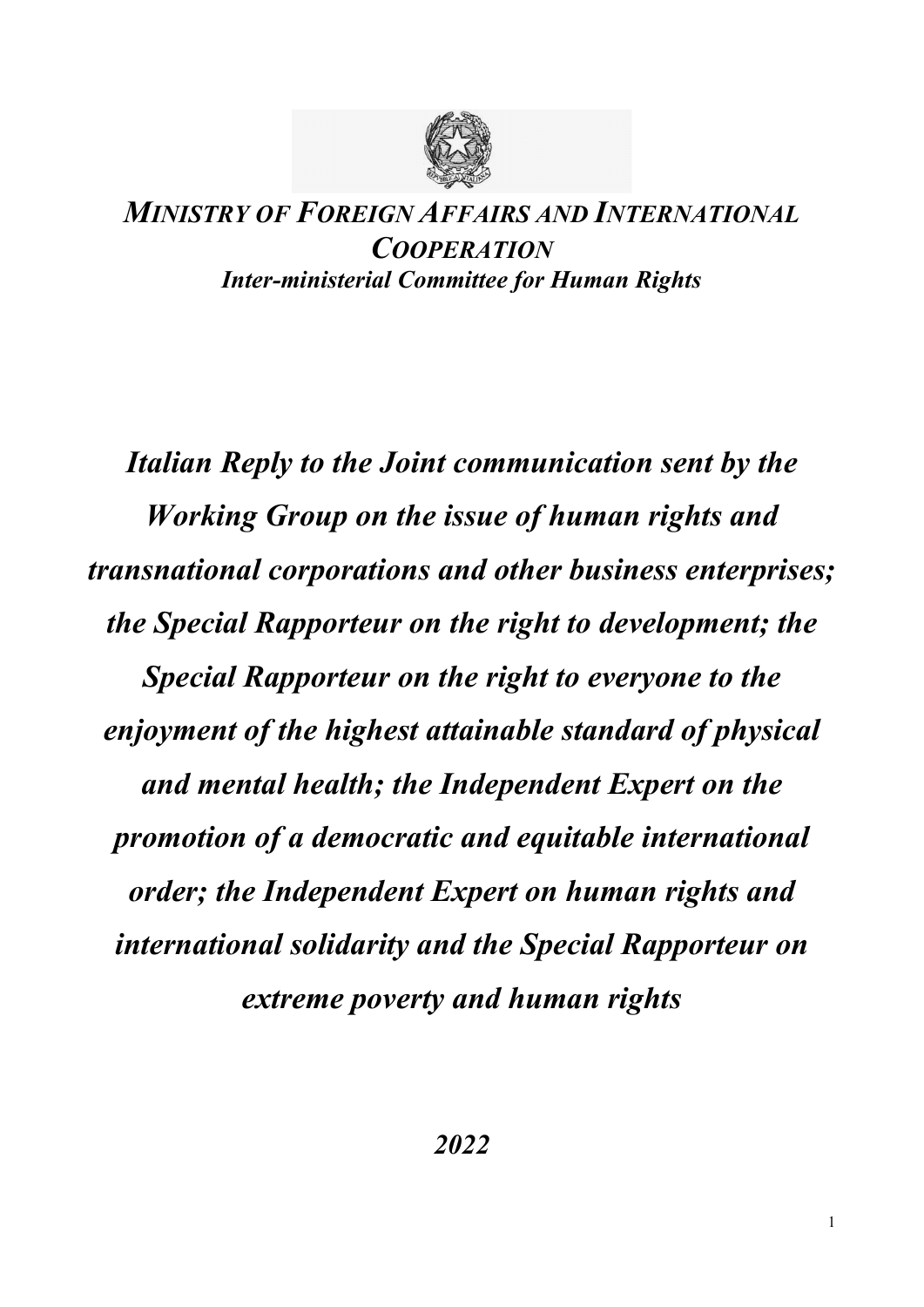

Italian Reply to the Joint communication sent by the Working Group on the issue of human rights and transnational corporations and other business enterprises; the Special Rapporteur on the right to development; the Special Rapporteur on the right to everyone to the enjoyment of the highest attainable standard of physical and mental health; the Independent Expert on the promotion of a democratic and equitable international order; the Independent Expert on human rights and international solidarity and the Special Rapporteur on extreme poverty and human rights

Following the Joint Communication from Special Procedures, the Italian authorities are pleased to provide the following information.

At the outset, Italy would like to remind that the commercial aspects of intellectual property fall into the exclusive competence of the European Union, according to the art. 207 of the Treaty of the Functioning of the European Union.

The position of the EU on the role of intellectual property in the framework of trade policy responses to the COVID-19 crisis is contained in the enclosed communication of the EU to the Council for Trade Related Aspects of Intellectual property rights. of June 4, 2021 (Document IP/C/W/680).

Italy would therefore like to refer to the answer that the European Union has provided on this point (Ref. Ares (2022) 793376 – 03/02/2022 - sante.ddg1.c.4(2022) 384166).

As for replies to the questions posed by the UN SPs, all the following indications are provided according to the national capacity of the Country.

We recognise the extensive COVID-19 immunisation as a global public good and our commitment for all collaborative efforts in this respect. At this regard, in order to improve global access to Covid-19 vaccines, we take the opportunity to underline the critical importance, inter alia, to strengthen the resilience of supply chains, to increase and diversify global, local and regional vaccine manufacturing capacity, as well as to build expertise in this field, to make available raw materials needed to produce vaccines and to build infrastructures to deploy vaccines.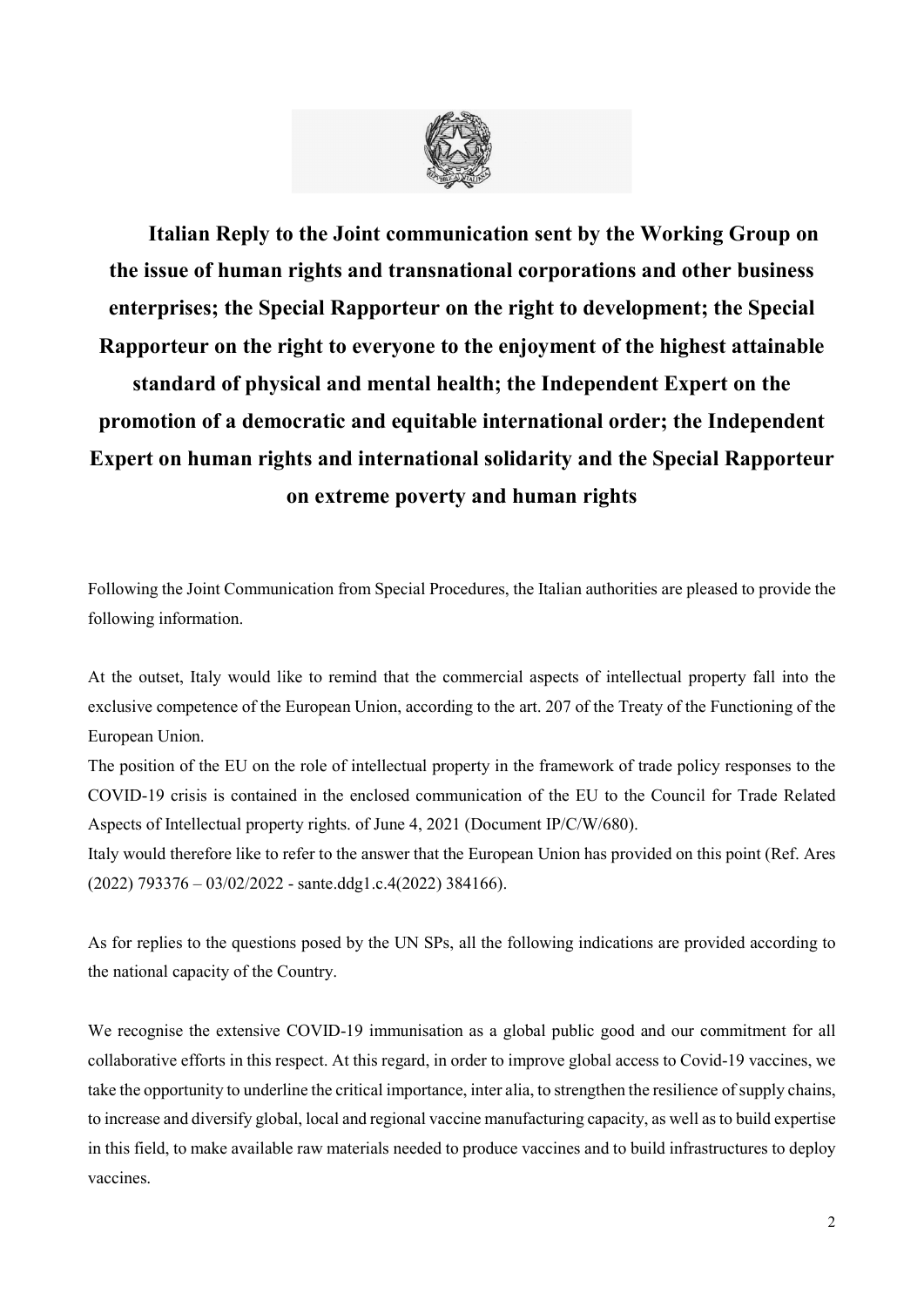Italy has been involved in the production of Covid-19 vaccines, through collaboration with Oxford University for the production of the Astra Zeneca vaccine, in the Pomezia (RM) industrial site, which has signed a contract with Europe for millions of doses. Another industrial site interested in the production of Covid-19 vaccines is Catalent in Anagni. Italy has started testing a new vaccine nationwide and supports multiple production sites to prevent drug and vaccine shortages.

Since the beginning of the pandemic, Italy has been among the first countries to support the importance of equal and universal access to vaccines, treatments and tests for Covid-19, based on a principle of international solidarity according to which no one will be safe until everyone is safe. Indeed the Italian Government strongly believes that only through international cooperation and the strengthening of the global health system it will be possible to put an end to the pandemic.

On this basis in 2020 Italy, together with its main partners, contributed to the creation of the ACT Accelerator ("Access to Covid-19 Tools Accelerator") and, its vaccine pillar, the "COVAX Facility". contributing to the latter with a package of 385 million euros and the donation of 45 million vaccine doses. According to the latest data almost 38 million doses have been delivered on the ground.

Vaccines are a key tool to gradually eradicate the virus, but, in the meanwhile, people may still get sick. Italy has recently financed the ACT-A Oxygen Task force with a view of ensuring availability of this essential tool in the Covid-19 response and beyond.

Furthermore, as the Presidency of the G20, Italy has placed health and pandemic preparedness at the center of the international agenda in the face of new potential health threats. Italy has co-hosted with the European Commission the Global Health Summit, under G20 Presidency, and the principles adopted - the Rome Declaration - will be a blueprint for common action and to strengthen the early warning and overall preparedness to avoid the next pandemic, also in advancing the One Health approach.

Italy has promoted, in the context of the G20 Presidency, a concrete discussion on financing. The G20 Health-Finance last October 29 proposed a set of recommendations, establishing a joint Task-Force for coordination between health and financial authorities. We believe that this initiative can improve, also from a financial point of view, international governance in the area of prevention, preparedness and response to future pandemics, fostering collaboration between the G20, the WHO, other global health actors, the World Bank and international financial institutions.